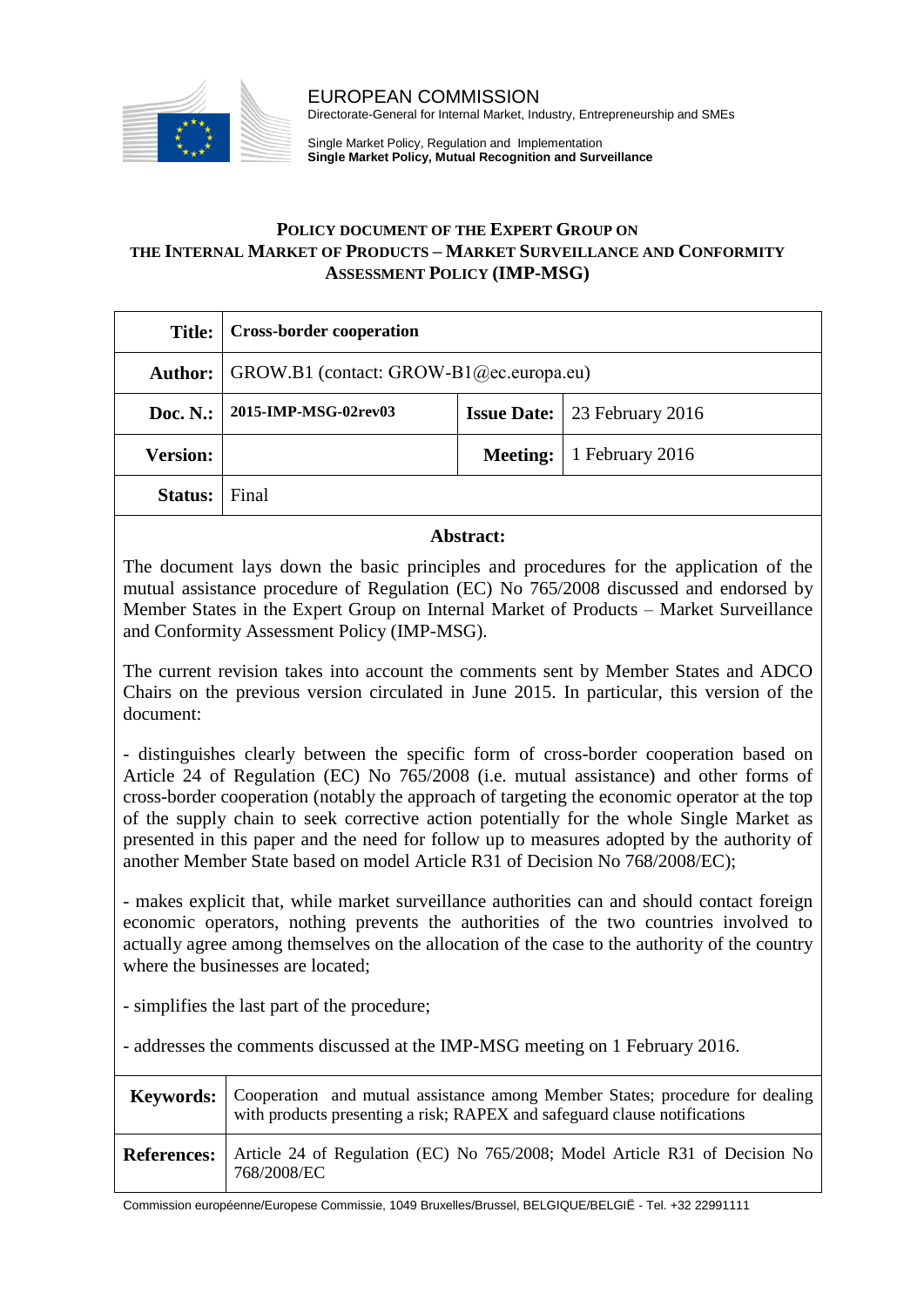## **1. INTRODUCTION**

In the context of IMP-ICSMS discussions, the need emerged to clarify under which conditions market surveillance authorities can use the 'baton passing' functionality. The Commission believes that the question should be viewed from the broader policy perspective concerning the responsibilities of market surveillance authorities for crossborder cooperation. The relevant questions are:

- In which circumstances is cross-border cooperation needed?
- According to which principles should cross-border cooperation take place?

The current document attempts to answer these questions based on:

- the market surveillance guides developed by the Machinery and Pressure Equipment ADCOs and the reflections carried out within the R&TTE and EMC  $\overline{ADCOs}^1$ ;
- the debates that took place on the Commission's proposal for a Market Surveillance Regulation<sup>2</sup> (notably Articles 9 and 23 of the proposal).

## **2. ESTABLISHING A MODEL FOR CROSS-BORDER COOPERATION UNDER THE CURRENT RULES**

## **2.1. In which circumstances is cross-border cooperation needed?**

The purpose of cross-border cooperation is to make sure that EU product legislation can be effectively enforced across the Single Market, where goods can move freely from one country to another, despite the fact that the enforcement powers of individual authorities are limited by national boundaries.

The need for cross-border cooperation among authorities across the EU can arise for virtually all products falling within the scope of EU harmonisation legislation, including goods supplied on-line.

The typical case where cross-border cooperation may be needed is when the market surveillance authority of country A (MSA A) finds a non-compliant product made available by local distributor(s), but where the economic operator responsible for product conformity (i.e. EU importer or manufacturer) is based in country B. The **assistance** of the authority in country B (MSA B) is necessary to obtain information needed to complete the compliance evaluation carried out by the authority in country A (e.g.; when the economic operator does not reply to MSA A's request for documentation or when MSA A has difficulties in findings the contacts of the relevant economic operator). The legal basis for this type of mutual assistance is set out in Article 24 of Regulation (EC) 765/2008.

 $\overline{a}$ 

<sup>&</sup>lt;sup>1</sup>See EMC and RTTE ADCOs' document "Follow up procedure for non-compliant products from another MS" of 7 March 2014 and RTTE ADCO's document "Contribution from ADCO RTTE on the function 'pass the baton' in ICSMS" of 15 July 2014.

 $^{2}$  COM(2013)75 final.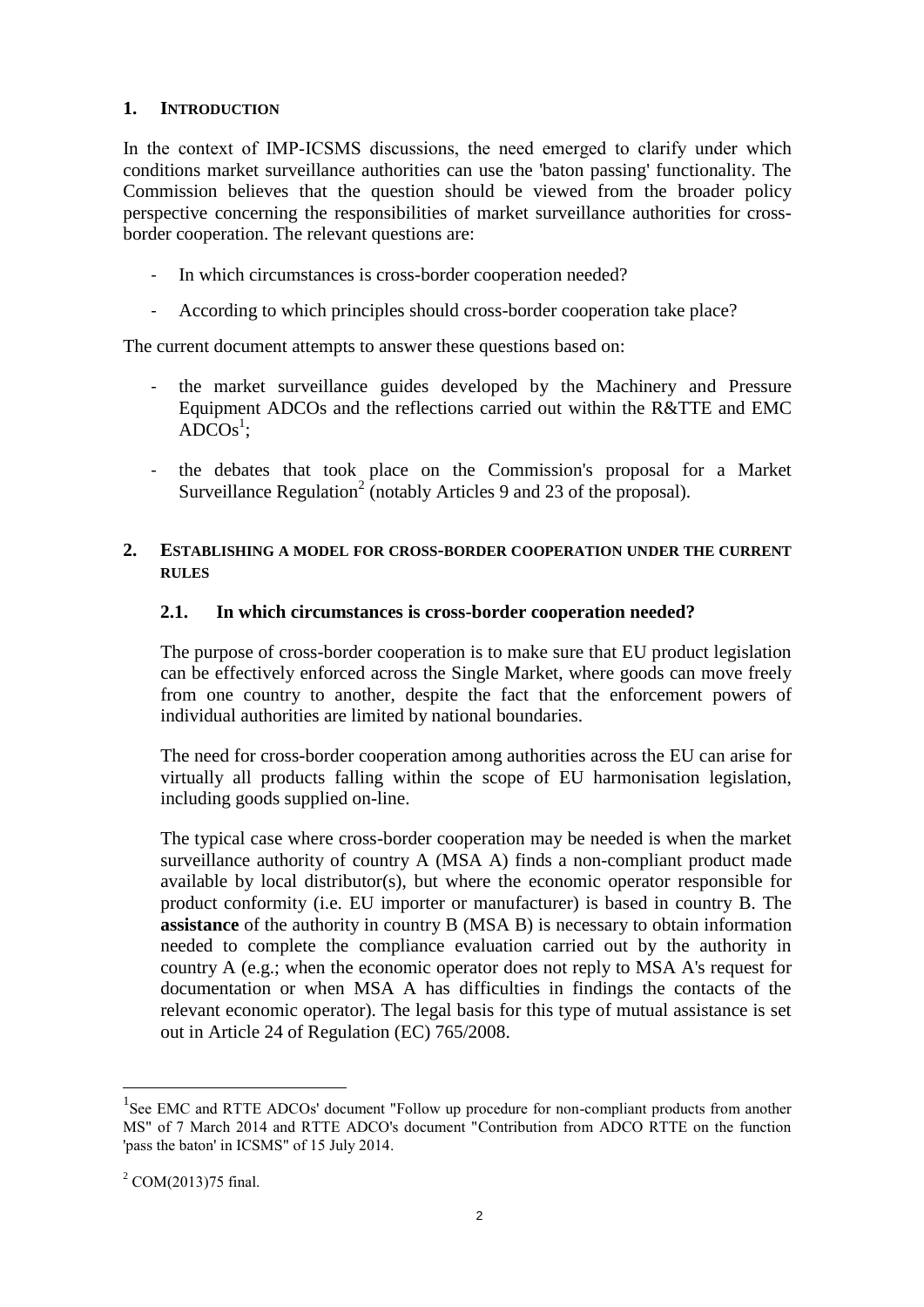A further form of cross-border cooperation can be envisaged when authorities discuss corrective action with businesses. Here there is an increasing need for surveillance authorities to seek **'cross-border voluntary corrective action'** from economic operators, i.e. voluntary measures aiming at correcting the noncompliance throughout the Single Market<sup>3</sup>. When the economic operator accepts to take corrective action, the competent authorities of each Member State will nevertheless need to verify that this has actually taken place on their territory.

Moreover, the procedure set out in Article R31 of Decision 768/2008 (and corresponding provisions included in 'aligned' legislation) already provides for cooperation between authorities in the Member States in so far as they are required to **follow up compulsory restrictive measures adopted** by MSA A to impose restrictive measures in their respective national territories. This further form of cross-border cooperation enables the enforcement of the initial measures across the Single Market. Follow up measures by the authority located in the same country of the economic operator (MSA B) will be particularly important in this regard.

Joint actions also constitute a form of cross-border cooperation, however they are not specifically addressed in this paper.

#### **2.2. According to which principles and procedures should cross-border cooperation take place?**

#### *2.2.1. Proposed general principles:*

- **Effective action to deal with non-compliance**. The market surveillance authority of country A (MSA A) is normally expected to address the (possible) non-compliance identified to the fullest possible extent within the limits of its powers. For this reason:
	- a. In order to tackle the non-compliance at its roots, action should be directed to the top of the distribution chain in country A and in the rest of the EU. In other words, MSA A - in addition to contacting the national distributor - should in parallel also contact the EU importer or manufacturer even if located in country  $B<sup>4</sup>$ .
	- b. Cooperative corrective action should be sought by the relevant economic operator in order to address the non-compliance:
		- (i) on the national territory of the authority conducting the investigation and also very importantly

 $\overline{a}$ <sup>3</sup> Article 19(2) of Regulation No (EC) 765/2008 sets out that market surveillance authorities shall cooperate with economic operators regarding actions to reduce risks caused by products made available by those operators. Sectoral legislation aligned to model Articles R2(8), R4(7), R5(4) of Decision No 768/2008/EC contain a general obligation for the relevant economic operators to take corrective measured to bring products into conformity when they consider or have reasons to believe that a product is not in conformity with applicable Union harmonisation legislation. Furthermore, according to sectoral legislation aligned to model Article R31 of the same decision the economic operator shall ensure that all appropriate corrective action is taken in respect of all products concerned that it has made available on the market throughout the Union..

<sup>4</sup> Article 19(3) of Regulation No (EC) 765/2008 specifically sets out the obligation to contact the manufacturer located in another Member States.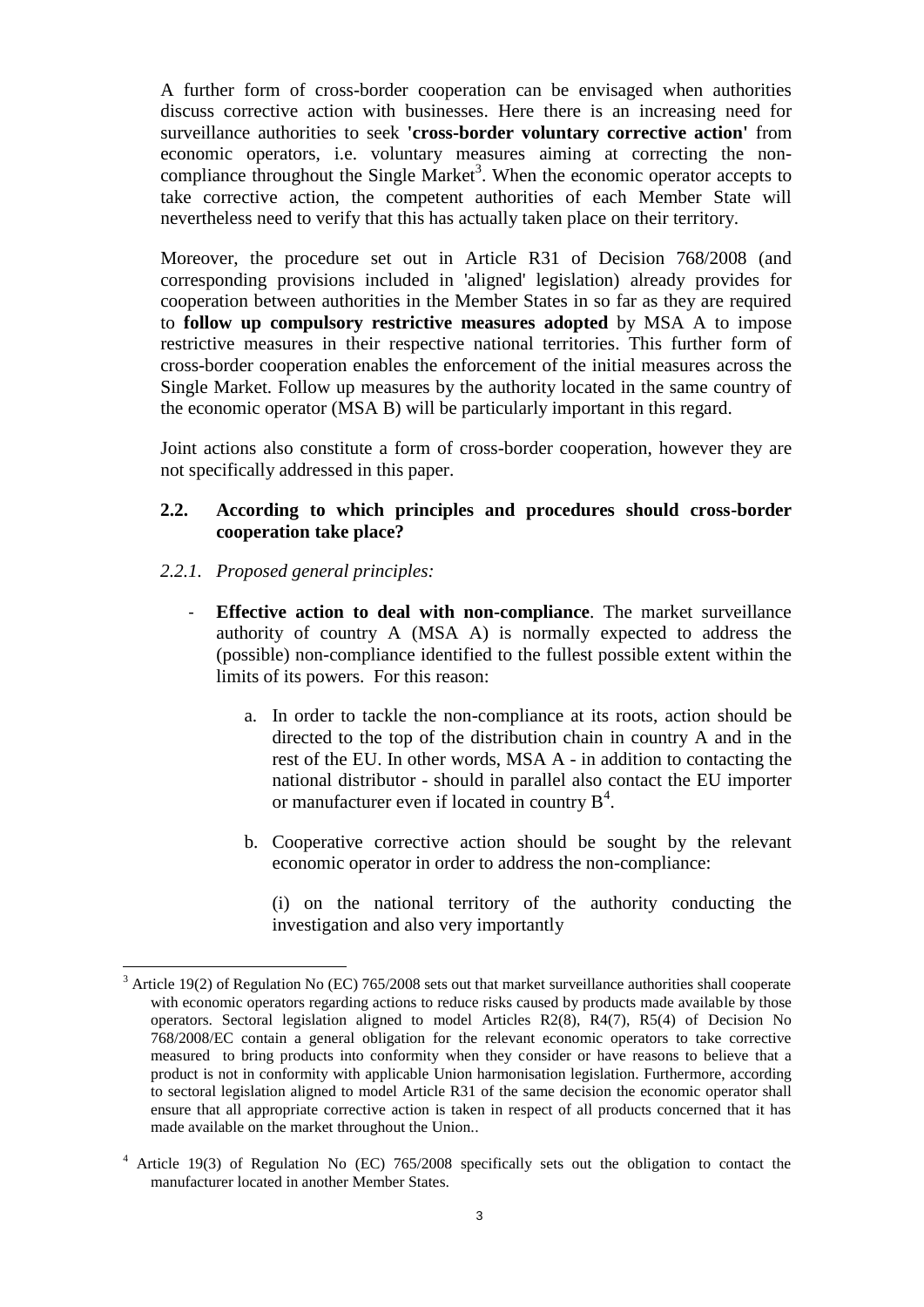- (ii) on the rest of the EU market<sup>5</sup>.
- **Information exchange between authorities**. MSA A is expected to inform the market surveillance authority of country B (MSA B) as early as possible to make sure the latter is aware of the issues identified for products made available by the economic operator located in country B. Early information will facilitate assistance should the need arise at a later stage. The information would also allow MSA B to signal its willingness to take up the case instead of MSA A, if both authorities agree that this is appropriate.
- Use of ICSMS. Communication of information related to product compliance between authorities should be done via ICSMS to avoid duplication of effort and prevent information loss or improper disclosure. Where there is an ICSMS entry (which should include copies of relevant letters and product documents), such communication can simply be achieved by notifying MSA B of the relevant ICSMS Product Information Nr. It is then crucial to ensure that the relevant contacts in ICSMS are up-to-date.
- **Responsibility for proceedings.** When MSA A requests the assistance of MSA B to obtain information necessary to complete its investigation, it keeps responsibility for proceedings, unless both authorities clearly agree among themselves to transfer such responsibility. Only in this latter case should the 'baton passing' functionality be used.
- **Type of assistance**. When mutual assistance is requested, this should relate to tasks that MSA A cannot objectively fulfil due to lack of enforcement powers, unless otherwise agreed by the relevant authorities. MSA B is then expected to provide assistance. However, authorities should agree on what assistance (e.g. supply of information or documentation, carrying out investigations etc.), and how and when it will provided in order to fulfil the requirements of MSA's proceedings.

Where there is a disagreement on the approach between MSAs, they could informally seek the advice of the ADCO (e.g. at meetings or simply via-email). If appropriate, for example where the disagreement relates to the interpretation of EU legislation, the Commission should be informed and could provide advice.

Language during assistance: In the case of mutual assistance requests, authorities in different Member States are expected to use a common language or agree on the use of a language that could be easily understood by each other. If no agreement can be reached, the solution set out in Article 12(4) of Regulation (EC) No 2006/2004 on Consumers Protection Cooperation should be used ("*If no agreement can be reached, requests shall be communicated in the official language(s) of the Member State of the applicant authority and responses in the official language(s) of the Member State of the requested authority*").

 $\overline{a}$  $<sup>5</sup>$  See previous footnote 3. The idea is that authorities aim at the resolution of the issue arising in the Single</sup> Market, although in practice it can happen that only part of the EU market is likely to be concerned by the non-compliance.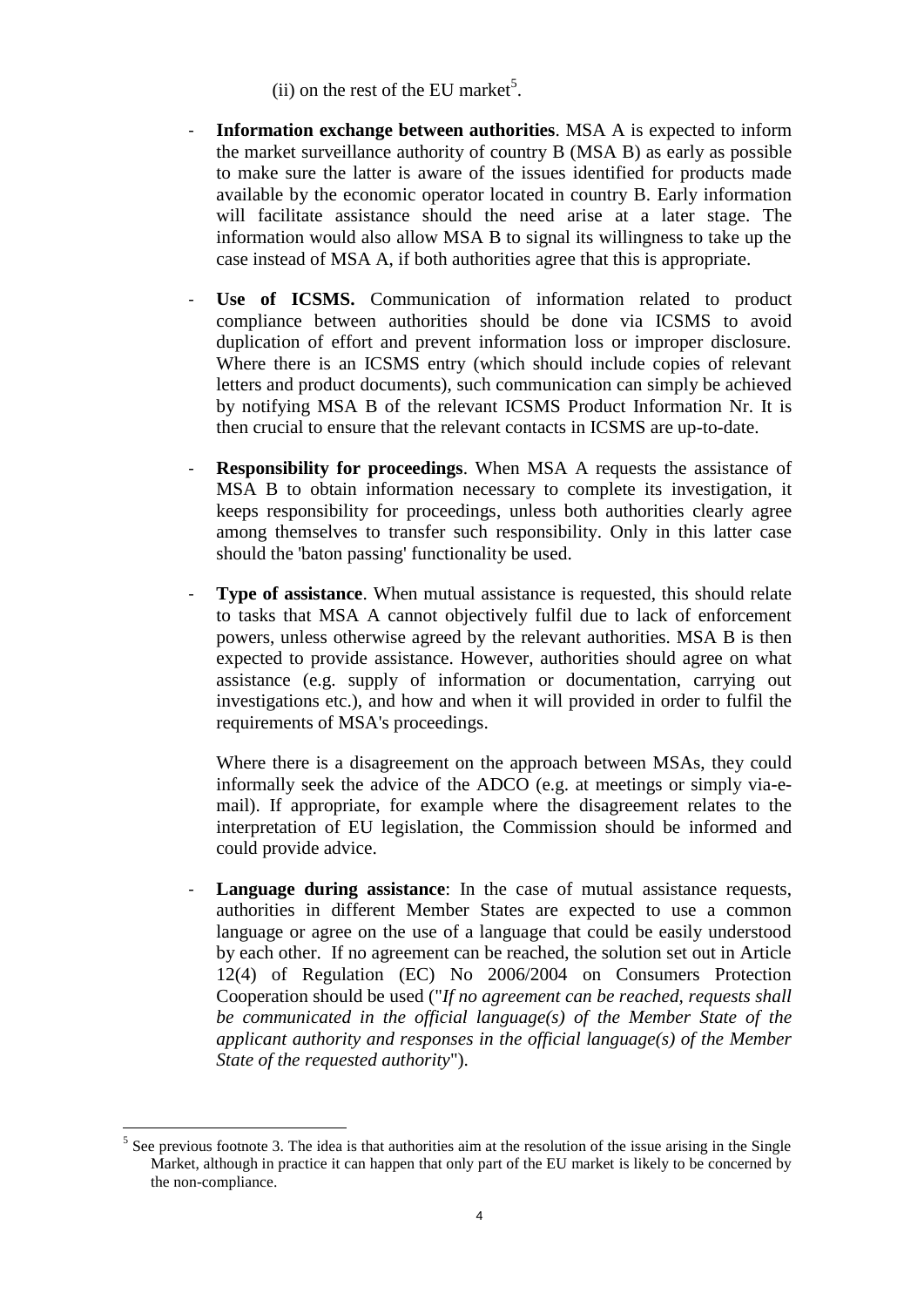- **Measures at national level pending the assistance requested**: Pending MSA B's intervention, MSA A is not prevented from taking any necessary preliminary action against economic operators on its national territory.

# *2.2.2. Proposed procedure<sup>6</sup> :*

## **Case 1: MSA A needs the assistance of MSA B to complete the compliance evaluation<sup>7</sup> or to contact the economic operator<sup>8</sup> :**

- 1. MSA A requests the assistance of MSA B. No 'baton passing' occurs in ICSMS.
- 2. The MSAs discuss and agree about the type of assistance to be provided before action is taken.
- 3. MSA B provides the assistance agreed between the authorities.
- 4. MSA A completes the investigation on the basis of the input provided by MSA B. The procedure continues as described below in Case 2.

## **Case 2: MSA A has already completed the compliance evaluation and contacts the foreign economic operator:**

- 5. MSA A contacts the economic operator responsible for the products (e.g. manufacturer/EU importer) based in country B to request a response to the non-compliance, as well as corrective action for the EU market as a whole.
- 6. MSA A informs MSA B by means of ICSMS of the non-compliance identified and of the request for voluntary corrective action to the EU importer/manufacturer based in country B. No 'baton passing' occurs in ICSMS.

*Note 1: Nothing prevents MSA A to informally invite MSA B to take up the case if it believes it can be held more efficienly by MSA B. Only if both authorities agree that allocating the case to MSA B is preferrable the 'baton passing ' occurs in ICSMS.* 

*Note 2: MSA B may also spontaneously signal (within a delay of 10 working days) its willingness to handle the case. Only if both authorities agree that allocating the case to MSA B is preferrable the 'baton passing' occurs in ICSMS. On the contrary, the absence of an answer by MSA B is to be considered as a tacit agreement that MSA B will not interfere, as parallel proceedings by the two MSAs should be avoided*.

 $\overline{a}$ 

<sup>&</sup>lt;sup>6</sup> The procedure focuses on the cross-border aspects and does not aim at providing a full overview of all relevant market surveillance steps, such as hearing of economic operators, etc.

 $<sup>7</sup>$  E.g. MSA A contacts the economic operator (e.g. manufacturer/EU importer) based in country B and</sup> requests the information needed but the economic operator does not provide the information or an inspection of the manufacturer's premises is necessary.

 $8$  E.g. MSA A has difficulties to identify the right address of the economic operator.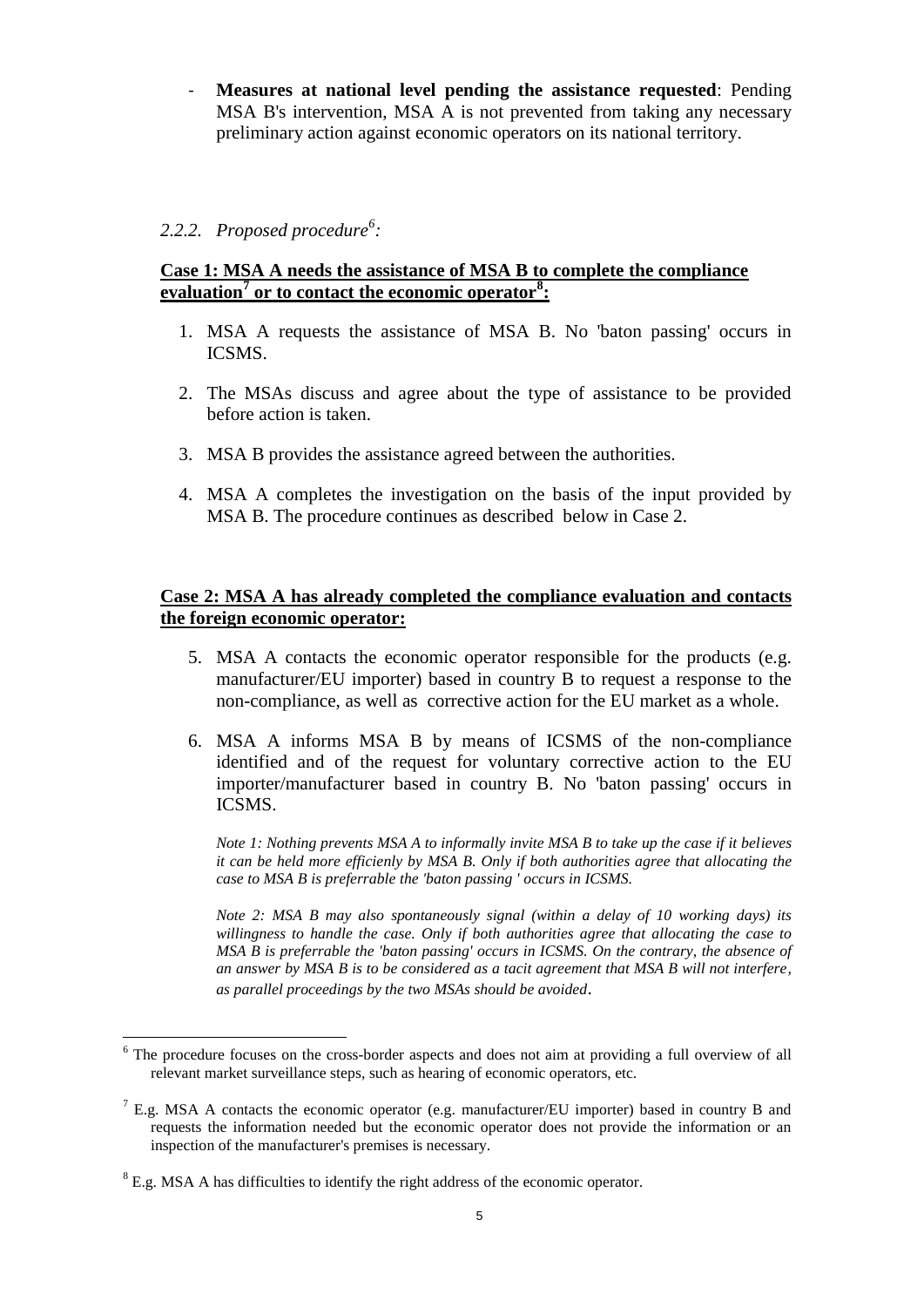- 7. [When MSA A keeps responsibility for the proceedings:] two alternatives are possible:
	- 7.1. If the economic operator answers and agrees to undertake *voluntary corrective action,* MSA A should inform all other Member States via ICSMS about the measures to be taken by the economic operator in order for each national authority to verify their implementation.

MSA A will also notify via GRAS-RAPEX IT application<sup>9</sup> voluntary measures for products presenting a serious risk (the planned link between ICSMS and GRAS-RAPEX will facilitate this in future)<sup>10</sup>.

In this case the procedure stops here.

- 7.2. If the manufacturer/importer does not answer MSA A or does not take appropriate corrective action, then MSA A will take *compulsory measures* concerning the products made available on its national territory regardless of whether the economic operator located in country  $B<sup>11</sup>$  and will then proceed to step 8. MSA A maintains the responsibility for the proceedings. No 'baton passing' occurs in ICSMS.
- 8. MSA A notifies the measures to the Commission and the other Member States for the purposes of the safeguard clause and RAPEX information exchange (the use of ICSMS for safeguard clause procedures and the planned link with GRAS-RAPEX will facilitate this in future).
- 9. If no objection is raised or if, after examining the measure, the Commission considers it is justified:
	- MSA B contacts the manufacturer/EU importer and requests corrective action in relation to all relevant products. MSA B then makes a brief comment on any existing ICSMS record for this product regarding measures to be taken or any other relevant information.
	- All other Member States verify in their respective national territories that corrective action has actually been taken and, if not, take additional compulsory measures against the manufacturer/EU importer concerning their countries.<sup>12</sup> All MSAs should make a note

 $\overline{a}$ 

<sup>11</sup>This is without prejudice to the possibility of adopting in parallel also measures vis-à-vis distributors based in its own country in order to allow sanctioning businesses physically located within their territory.

<sup>&</sup>lt;sup>9</sup> General Rapid Alert System for RAPEX notification.

<sup>&</sup>lt;sup>10</sup> It can happen that the economic operator uses the Business Application to inform all concerned markets surveillance authorities about voluntary action taken. In these situations, the RAPEX - Operational Guidelines (business level) suggest that in order to avoid unnecessary duplication, a RAPEX notification should be submitted only where the products in question are or have been marketed or otherwise supplied to consumers and by the Member State where the notifying economic operator is established ('Main Member State'). In this case, it is recommended that MSA A and MSA B discuss and agree among themselves who should submit the related RAPEX notification.

 $12$  They may also need to address the local distributors to complement corrective action in their territory.